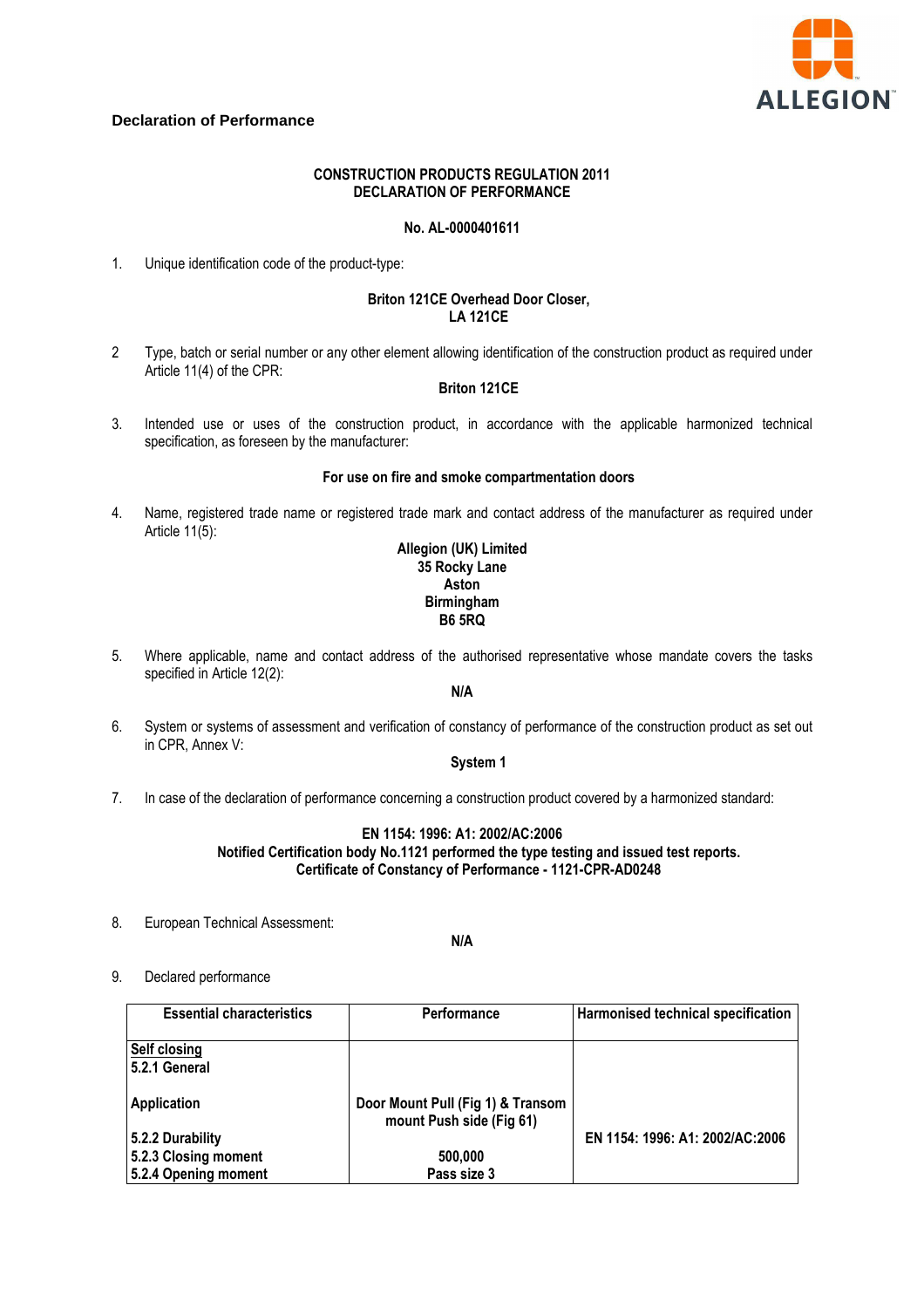| 5.2.5 Efficiency                    | Pass size 3                        |                                    |
|-------------------------------------|------------------------------------|------------------------------------|
|                                     | >55% size 3                        |                                    |
| 5.2.6 Closing time                  |                                    |                                    |
| 5.2.7 Angles of operation           | Pass                               |                                    |
| 5.2.8 Overload performance          | Grade 4, 180°                      |                                    |
| 5.2.9 Temperature dependence        | <b>Pass</b>                        |                                    |
| 5.2.10 Fluid leakage                | -15 $\degree$ C to +40 $\degree$ C |                                    |
| 5.2.11 Damage                       | <b>Pass</b>                        |                                    |
| 5.2.12 Latch control                | Pass                               |                                    |
| 5.2.13 Backcheck                    | <b>Pass</b>                        |                                    |
| 5.2.14 Delayed Action               | <b>NPD</b>                         |                                    |
| 5.2.15 Adjustable closing force     | <b>NPD</b>                         |                                    |
| 5.2.16 Zero position (double action | <b>NPD</b>                         |                                    |
| doors only)                         | <b>NPD</b>                         |                                    |
|                                     |                                    |                                    |
| 5.2.18 Fire / smoke doors           | Grade 1: suitable for use on       |                                    |
|                                     | fire/smoke doors (≥EN3)            |                                    |
| <b>Essential characteristics</b>    | Performance                        | Harmonised technical specification |
|                                     |                                    |                                    |
| <b>Durability of Self Closing</b>   |                                    |                                    |
| 5.2.2 Durability                    | 500,000                            |                                    |
| 5.2.17.1 corrosion                  | Grade 3 (96 hours)                 |                                    |
| 5.2.17.2 corrosion                  | Pass                               | EN 1154: 1996: A1: 2002/AC:2006    |
|                                     |                                    |                                    |
|                                     |                                    |                                    |
| <b>Dangerous Substances</b>         |                                    |                                    |
| Annex ZA3                           | Pass                               |                                    |
|                                     |                                    |                                    |

10. The performance of the product identified in points 1 and 2 is in conformity with the declared performance in point 9.

This declaration of performance is issued under the sole responsibility of the manufacturer identified in point 4. Signed for and on behalf of the manufacturer by:

Chris Crampton Controller - Unitary EMEIA, Finance and Accounting

JCampot  $\epsilon$ 

Allegion (UK) Limited 35 Rocky Lane Aston Birmingham B6 5RQ

28th June 2016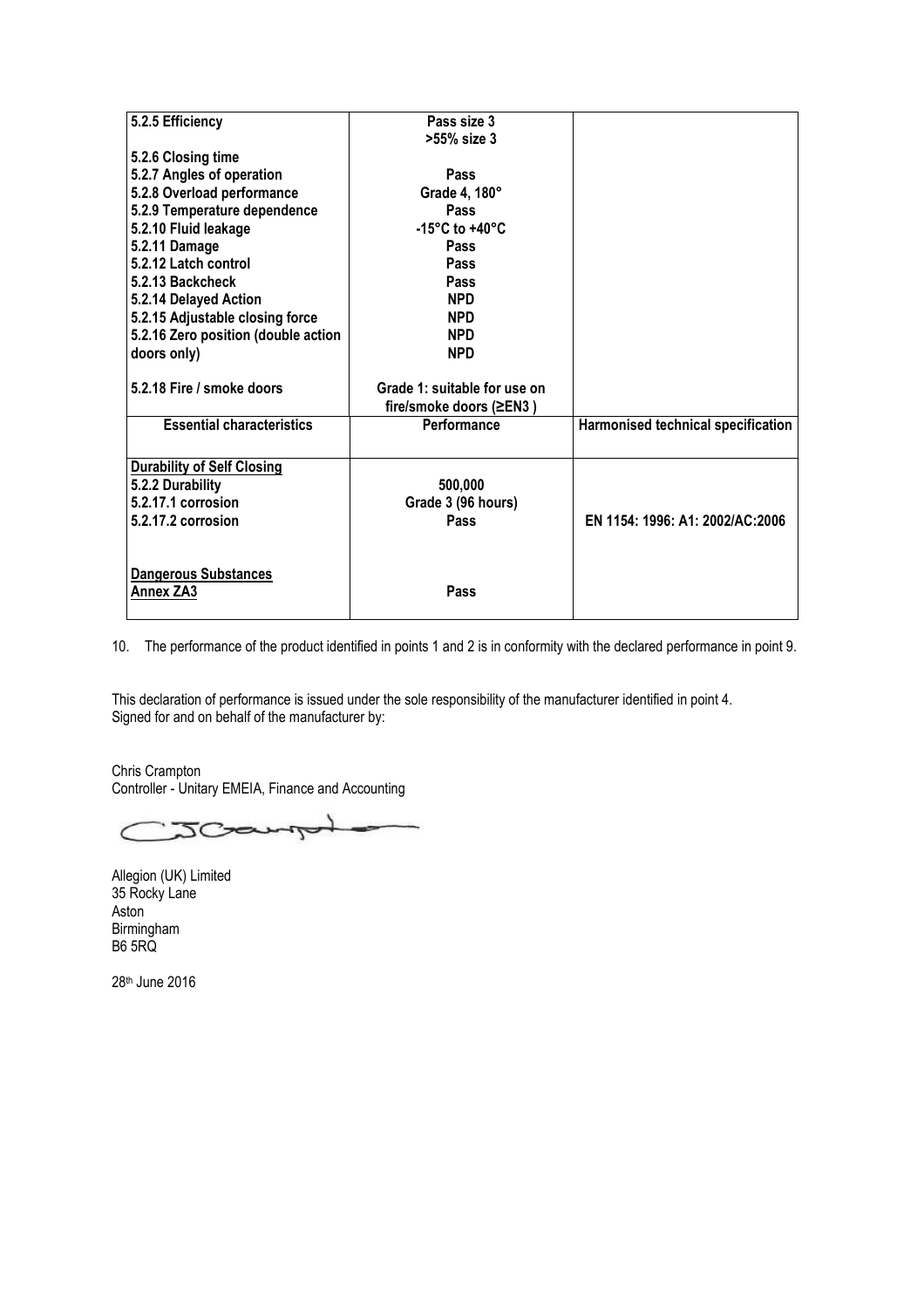

# **Declaration of Performance**

### **CONSTRUCTION PRODUCTS REGULATION 2011 DECLARATION OF PERFORMANCE**

## **No. AL-0000401611**

1. Unique identification code of the product-type:

#### **Briton 121CE Overhead Door Closer, LA 121CE**

2 Type, batch or serial number or any other element allowing identification of the construction product as required under Article 11(4) of the CPR:

# **Briton 121CE**

3. Intended use or uses of the construction product, in accordance with the applicable harmonized technical specification, as foreseen by the manufacturer:

#### **For use on fire and smoke compartmentation doors**

4. Name, registered trade name or registered trade mark and contact address of the manufacturer as required under Article 11(5):

## **Allegion (UK) Limited 35 Rocky Lane Aston Birmingham B6 5RQ**

5. Where applicable, name and contact address of the authorised representative whose mandate covers the tasks specified in Article 12(2):

## **N/A**

6. System or systems of assessment and verification of constancy of performance of the construction product as set out in CPR, Annex V:

## **System 1**

7. In case of the declaration of performance concerning a construction product covered by a harmonized standard:

## **EN 1154: 1996: A1: 2002/AC:2006 Notified Certification body No.1121 performed the type testing and issued test reports. Certificate of Constancy of Performance - 1121-CPR-AD0248**

8. European Technical Assessment:

**N/A** 

## 9. Declared performance

| <b>Essential characteristics</b>         | <b>Performance</b>     | Harmonised technical specification |
|------------------------------------------|------------------------|------------------------------------|
| <b>Self closing</b><br>5.2.1 General     |                        |                                    |
| <b>Application</b>                       | Parallel Arm (Fig 66)  | EN 1154: 1996: A1: 2002/AC:2006    |
| 5.2.2 Durability<br>5.2.3 Closing moment | 500,000<br>Pass size 3 |                                    |